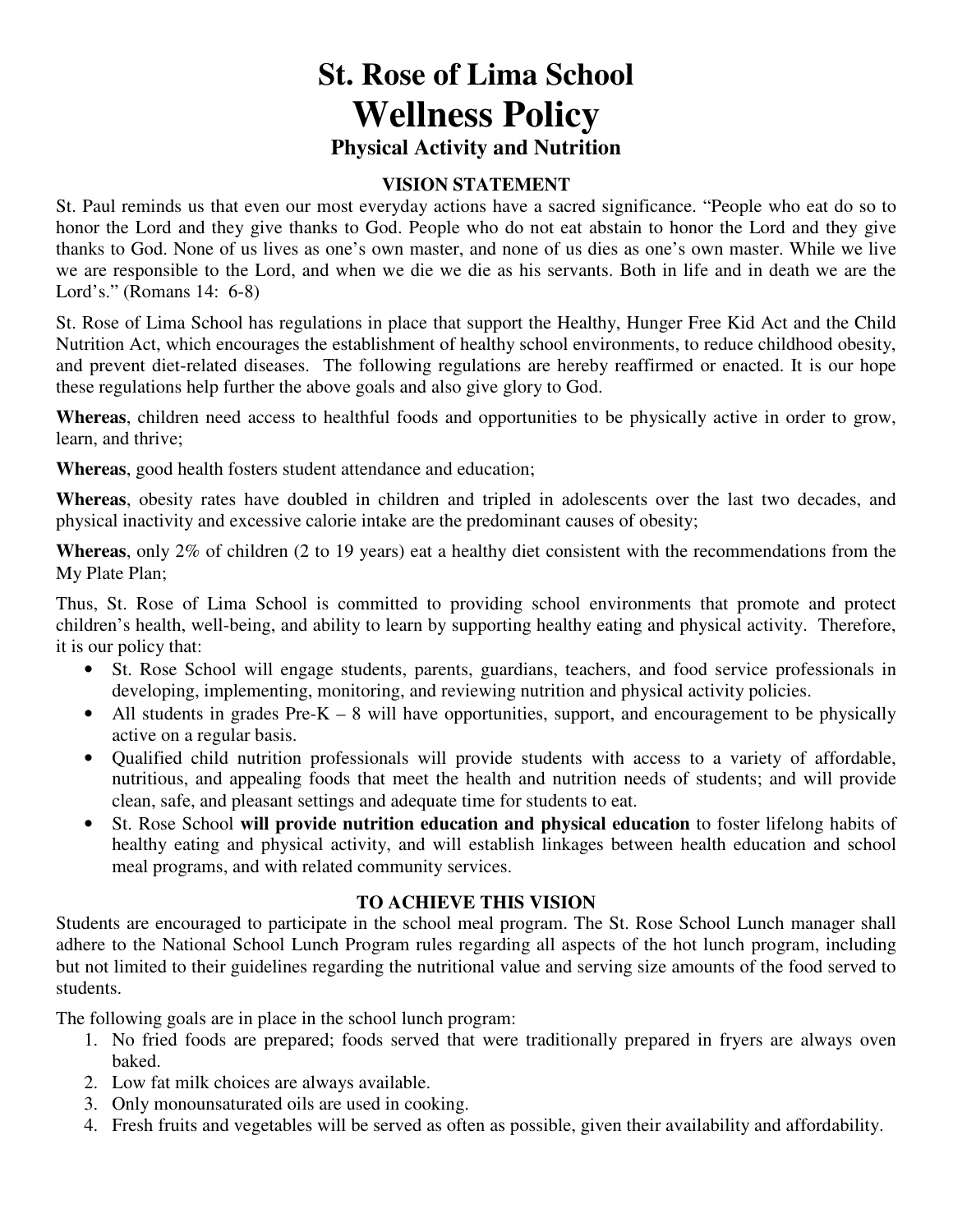- 5. Vegetables will be only *lightly* seasoned with salt; salt shakers will not be put out for students, although pepper and other flavorings will be available sometimes.
- 6. Use of processed foods will be limited to the extent possible.
- 7. Insure that half of the served grains are whole grain.

Parents/guardians are partners in the hot lunch program.

- 1. They are asked to share knowledge of any food allergies with the hot lunch personnel. That information is shared with all school personnel as well.
- 2. Parents/guardians are invited to eat the school hot lunches with their children, with only the courtesy of a pre-call to the kitchen or school office.

Cold lunch students are **not allowed to have soda or sports drinks** with their lunches and are encouraged to pack a healthy lunch.

# **Free and Reduced-priced Meals**

Families who qualify for free and reduced meals are encouraged to participate. All information is strictly confidential. Participation has a direct benefit in funding to our school.

# **Field Trips**

The hot lunch program will provide a sack lunch and milk for all participants (including chaperones).

# **Meal Times and Scheduling**

# **St. Rose of Lima School**:

- 1. will strive to provide students with adequate time for meals (the American Food Service Association recommends at least 20 minutes for lunch from the time they are seated);
- **2.** milk break/snack break will be **completed** a minimum of two hours before scheduled lunch **(milk break will be from 8:30 until 9:00 a.m. for students in Pre-K through grade 4);**
- 3. special meals, such as pizza parties, can **not** replace school lunch;
- 4. will provide students access to hand washing or hand sanitizing before they eat meals or snacks.

# **Sharing of Foods and Beverages**

St. Rose of Lima School will discourage students from sharing their foods or beverages with one another during meals or snack times, given concerns about allergies and other restrictions on some children's diets.

# **HEALTHY AND NUTRITIOUS SCHOOL ENVIRONMENT**

- 1. The sale of all food, beverages, and snacks to students during the school day shall be under the control of the principal or his/her designee.
- 2. St. Rose of Lima School will prohibit the sale of foods and beverages of minimum nutritional value in vending machines during the school day as per Smart Snacks.
- 3. The distribution of foods sold for fundraising purposes will take place at the end of the instructional day.
- 4. St. Rose of Lima School reserves the right to limit quantities and exercise portion control of any food/beverage item offered at school.
- 5. Snacks served during the school day will make a positive contribution to children's diets and health. Below is a list of suggested beverages and snacks.
- 6. St. Rose of Lima School will assess if and when to offer snacks based on timing of school meals, children's nutritional needs, children's ages, and other considerations.
- 7. St. Rose School will limit celebrations that involve food during the school day. Parties will be scheduled after school lunch, **during the last 45 minutes of the school day**. Parents are encouraged to provide healthy snacks and treats for student celebrations and other events.

## **Beverages**

- Fruit juice and vegetable juice (100 percent)
- Reduced-fat, low-fat, or fat-free milk: white and flavored
- Bottled water and flavored water